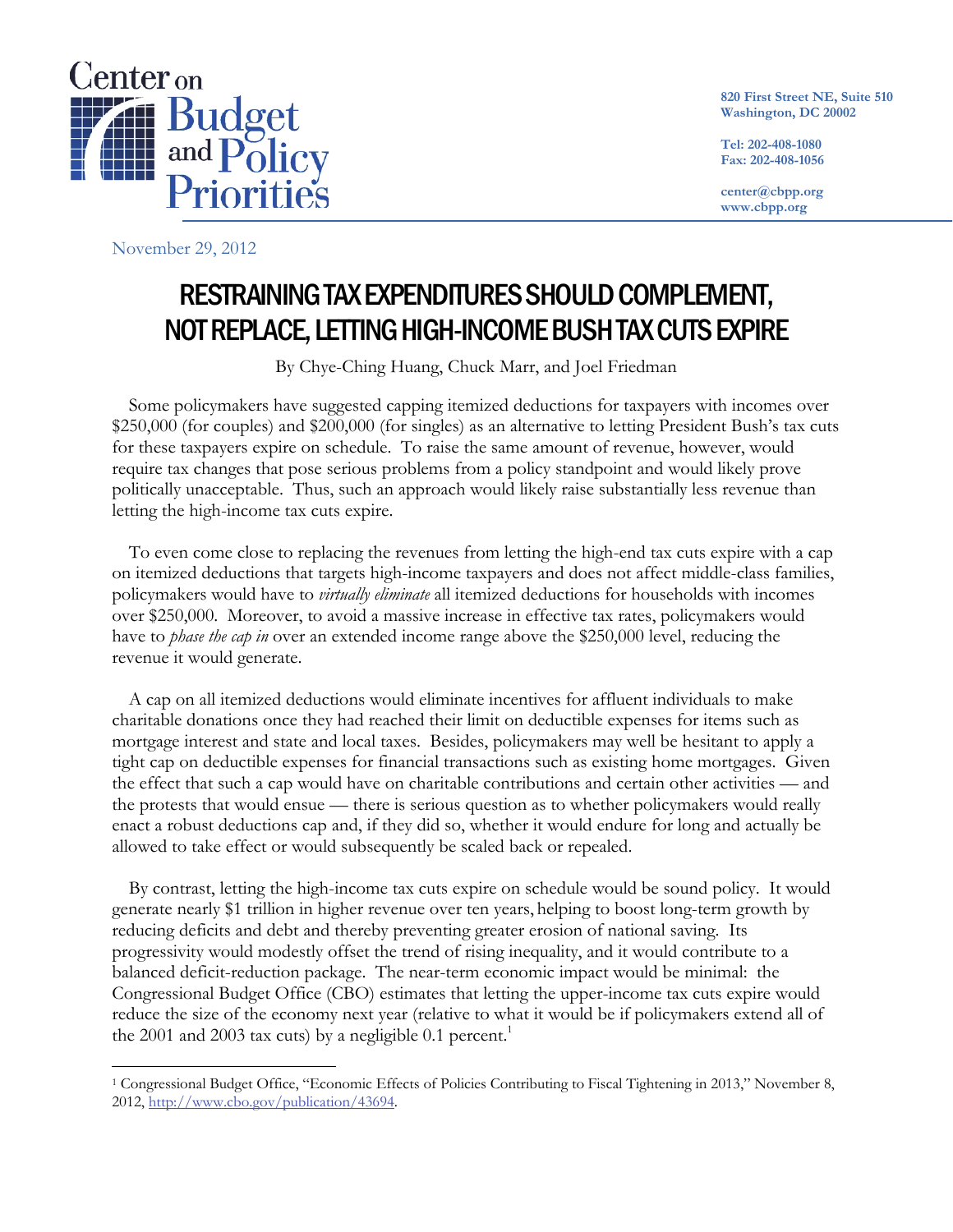# What Are Itemized Deductions?

Itemized deductions allow some taxpayers to reduce their income for tax purposes by the amount of certain expenses. The largest itemized deductions are for home mortgage interest; state and local income, sales, and real estate taxes; and charitable contributions. Itemized deductions also are allowed for medical and dental expenses that are high in relation to a taxpayer's income, certain personal property and other taxes, casualty and theft losses, certain job-related expenses, and other miscellaneous items. About one-third of federal income tax returns claimed itemized deductions in 2010, the latest year for which IRS data are available. (The other two-thirds took the standard deduction.) The percentage of taxpayers claiming itemized deductions rises as income rises.

Furthermore, letting the high-income tax cuts expire is an important early step toward long-term deficit reduction. The Bowles-Simpson commission assumed that the high-income tax cuts would expire and proposed tax changes that would raise \$1.6 trillion in *additional revenues* over the 2013-2022 period, for a total of \$2.6 trillion in additional revenues against a current-policy baseline.<sup>2</sup> President Obama has called for roughly \$600 billion in *additional revenue* from changes in tax expenditures.

Policymakers should reform the wide array of tax deductions, credits, and other preferences, known collectively as "tax expenditures," to raise the additional revenue needed as part of a balanced approach to major deficit reduction. The President has proposed a tax expenditure limitation, for example, that would limit the tax benefits for itemized deductions and certain other deductions and exclusions to 28 cents per dollar (rather than the 35 cents on the dollar that those in the top tax bracket now receive). Tax expenditure reform should complement*,* rather than replace, letting the high-income tax cuts expire.

Finally, if policymakers impose a cap on high-income taxpayers' deductions as a substitute for letting the high-income tax cuts expire — and they make the Bush tax rates permanent at the same time — they would be locking in low tax rates, and they might consider the tax-reform contribution to deficit reduction as complete. That would generate an inadequate revenue contribution to deficit reduction, even as some of the largest tax subsidies for high-income taxpayers — such as the preferential tax rate for capital gains and dividends — were effectively eliminated from future consideration.

#### Limiting High-Income Deductions Would Fall Short of Paying for High-Income Tax Cuts

President Obama has called for letting the Bush tax cuts expire for the top 2 percent of taxpayers — couples making over \$250,000 and singles making over \$200,000 — and restoring the estate tax to its 2009 parameters, under which the tax would apply only to the estates of the wealthiest 3 out of

-

<sup>&</sup>lt;sup>2</sup> The \$1.6 trillion is the amount of additional revenue, measured against a current policy baseline, that would result from the Bowles-Simpson revenue proposals over the fiscal year 2013-2022 period; see Richard Kogan, "What Was Actually in Bowles-Simpson — And How Can We Compare it With Other Plans?", Center on Budget and Policy Priorities, October 2, 2012, http://www.cbpp.org/cms/index.cfm?fa=view&id=3844. Other revenue figures in this paper are also given against a current policy baseline.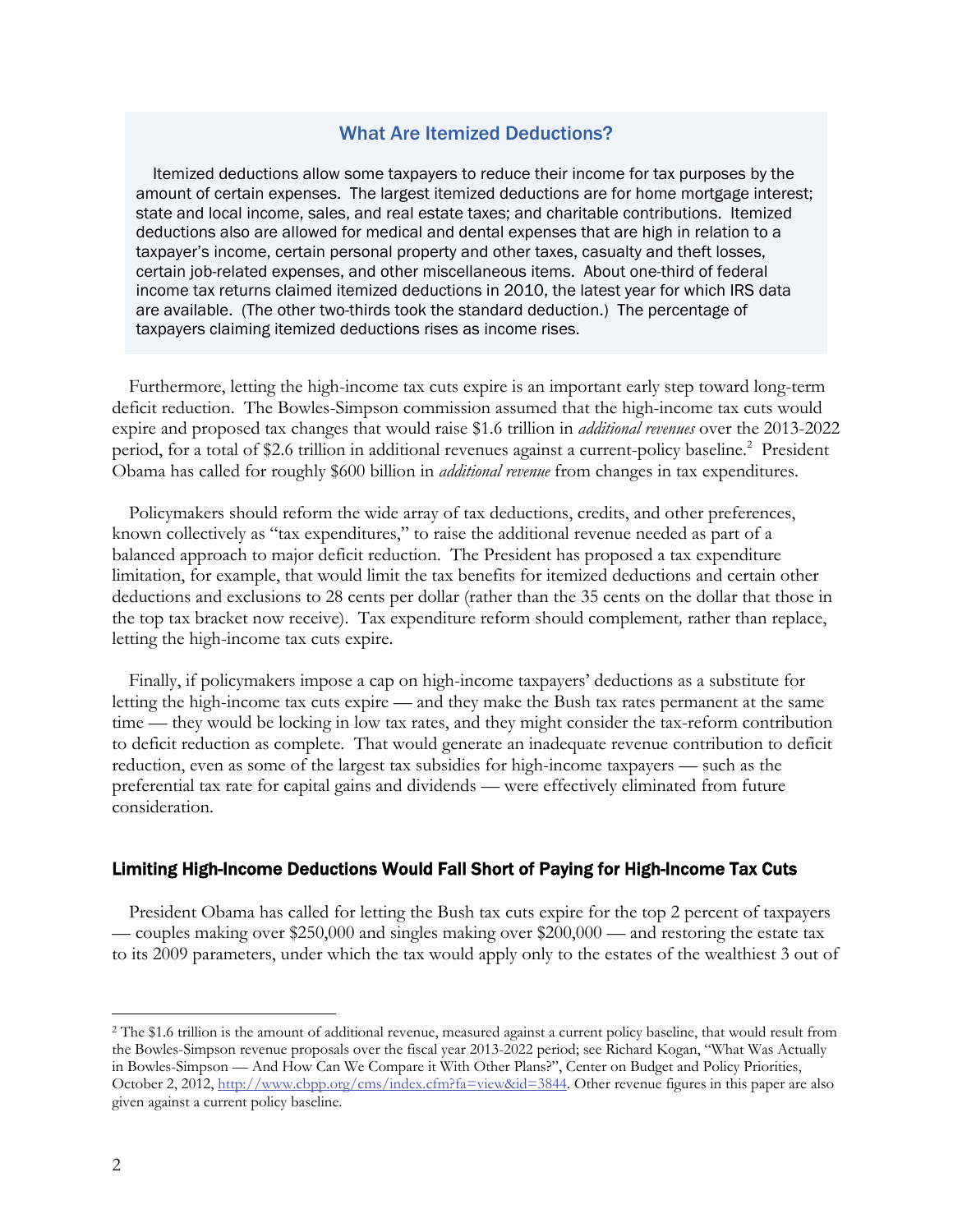every 1,000 people who die (the top 0.3 percent).<sup>3</sup> The Administration's proposal would raise \$968 billion in revenue over ten years relative to a policy of extending all of these tax cuts, and it would reduce deficits by \$1.1 trillion when the resulting savings in interest payments are taken into account.<sup>4</sup> Some, however, have suggested limiting the itemized deductions of this high-income group as an alternative way to raise the same revenue while letting the tax-rate reductions for highincome households continue.<sup>5</sup>

To be sure, many itemized deductions and other tax expenditures are costly and inefficient and should be reformed.<sup>6</sup> And the benefits of itemized deductions are skewed to high-income filers: 26.5 percent of the benefits go to people with incomes over \$1 million, while only 3 percent go to people with incomes below  $$50,000.<sup>7</sup>$ 

Yet it would be exceedingly difficult to limit itemized deductions in a way that is politically feasible, is as progressive as allowing the high-income tax cuts to expire, and raises an equivalent amount of revenue. Any concrete proposal would run into significant problems, the first of which is that merely *limiting* these deductions would not be sufficient. To pay for the \$968 billion ten-year cost of extending the tax cuts for incomes above \$250,000 without requiring taxpayers with incomes under \$250,000 to pick up the tab, policymakers would have to *eliminate* high-income people's itemized deductions and do so *immediately*.

The Urban Institute-Brookings Institution Tax Policy Center (TPC) estimates that eliminating *all*  itemized deductions for *all* taxpayers would raise about \$2.2 trillion over the 2013-2022 period, if the current top tax rates (the Bush rates) remain in effect.<sup>8</sup> We estimate that approximately 57 percent of this \$2.2 trillion would come from households with adjusted gross income below \$250,000 for

 $\overline{a}$ 

5 See Annie Lowrey, "Politics Complicates the Math in Ending Tax Breaks for Rich," *New York Times*, November 20, 2012; Sam Goldfarb, "Experts Say Capping Deductions Carries Major Policy, Revenue Complications," *CQ Roll Call*, November 26, 2012.

<sup>3</sup> Tax Policy Center Tables T11-0156 and T11-0161.

<sup>4</sup> Office of Management and Budget, President's Budget FY2013, Summary Table S9,

http://www.whitehouse.gov/sites/default/files/omb/budget/fy2013/assets/tables.pdf. This includes: \$849 billion in revenue from allowing income tax cuts to expire for those with incomes over \$250,000 for couples and \$200,000 for singles and \$119 billion in revenue from restoring the estate tax at 2009 parameters rather than extending the current estate tax rules. There is no single source for comparable JCT estimates. In August 2012, CBO (based on JCT estimates) published estimates of the cost of extending all the 2001, 2003, and 2009 income tax cuts and the cost of extending all but the high-income tax cuts. Both estimates assume that AMT relief and the estate tax are continued at current parameters. Taking the difference between these estimates, the additional revenue generated from allowing the income tax cuts to expire for upper-income filers is \$823 billion. The JCT re-estimate of the President's budget estimated the cost of restoring the 2009 estate tax parameters; the difference between this estimate and the CBO August estimate of continuing the current estate tax cut is \$133 billion. Therefore, the comparable JCT estimate is about \$957 billion in revenue over ten years. See Congressional Budget Office, "An Update to the Budget and Economic Outlook: Fiscal Years 2012 to 2022," August 22, 2012, Expiring Tax Provisions, http://cbo.gov/publication/43547; and Joint Committee on Taxation, "Estimated Budget Effects Of The Revenue Provisions Contained In the President's Fiscal Year 2013 Budget Proposal," JCX-27-12, https://www.jct.gov/publications.html?func=startdown&id=4413.

<sup>6</sup> Chuck Marr and Brian Highsmith, "Reforming Tax Expenditures Can Reduce Deficits While Making the Tax Code More Efficient and Equitable," Center on Budget and Policy Priorities, April 15, 2011, http://www.cbpp.org/cms/?fa=view&id=3472.

<sup>7</sup> In 2015; TPC Table T12-0251.

<sup>8</sup> TPC Table T12-0273. The TPC ten-year revenue estimate takes account of microdynamic behavioral changes.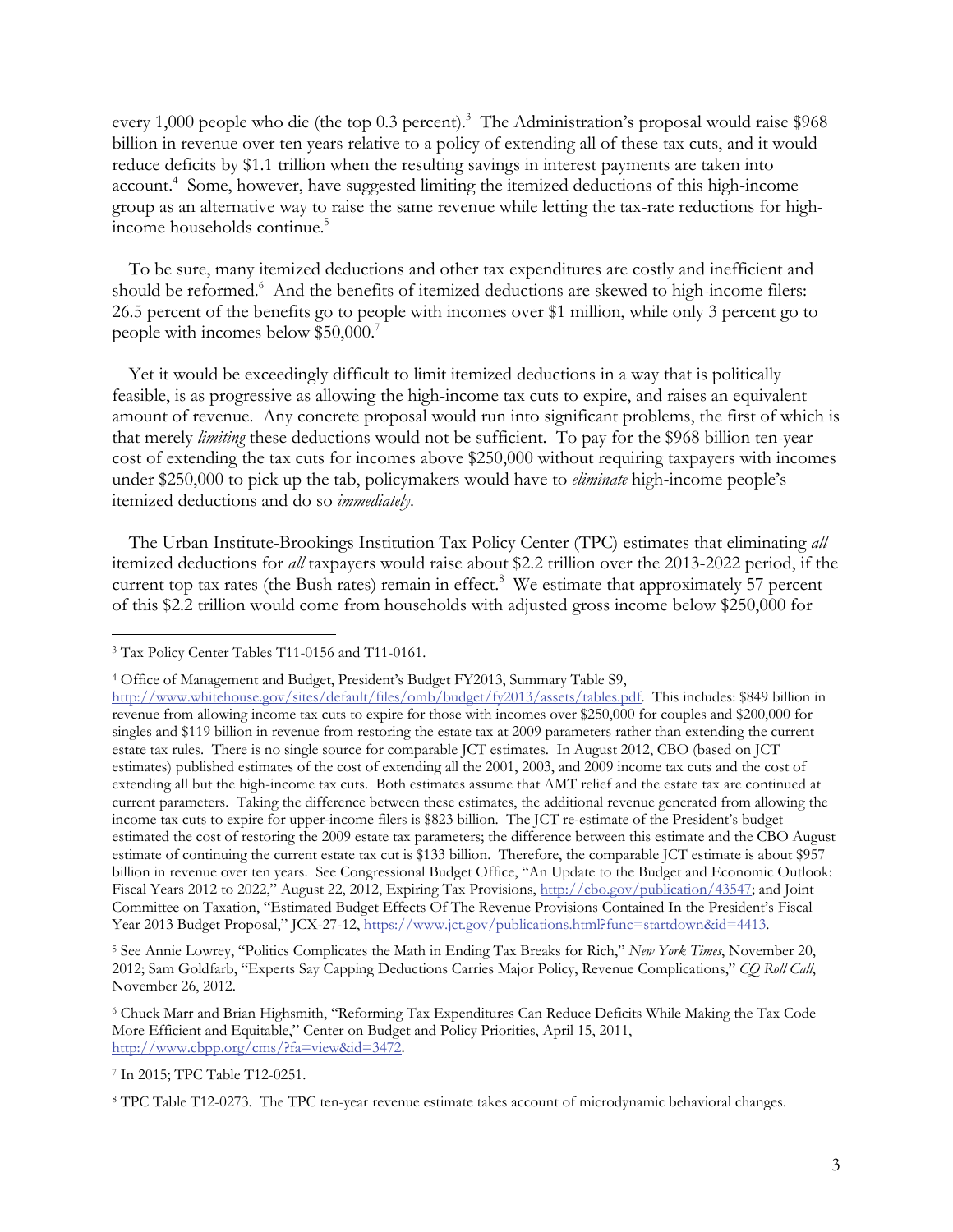married couples filing jointly and \$200,000 for single filers.<sup>9</sup> Exempting those households would reduce the revenue available from repeal of itemized deductions to about \$950 billion. To secure that \$950 billion would require wiping out *all* deductions for couples with incomes of more than \$250,000 (more than \$200,000 for singles), with no phase-in.

## Addressing Various Problems with a Deductions Cap Would Shrink the Revenue Raised

Eliminating itemized deductions for high-income people would raise several problems. Solving each problem would erode the revenue such a proposal could raise.

**1. Eliminating itemized deductions for high-income taxpayers would create massive increases in effective tax rates.** As noted, raising the needed revenue would require eliminating all itemized deductions for couples making more than \$250,000 and singles making over \$200,000. People below these thresholds would keep all of the benefits of their itemized deduction, while someone just over the threshold would keep none of them.

Policymakers could mitigate this "cliff" by phasing in the limit on households' itemized deductions over an income range above \$250,000 for a married couple and \$200,000 for single filers. With a phase-in, a couple making just over \$250,000 would keep most of its itemized deductions. But as its income rises above \$250,000, the portion of its deductions that a couple could retain would gradually shrink to zero.

Such an approach, however, would raise significantly less revenue than simply eliminating itemized deductions for everyone over \$250,000. If the revenue loss amounted to only about 15 percent (a more realistic phase-in would likely lose more), this would reduce the potential revenues from eliminating itemized deductions by roughly \$140 billion over ten years.

It is also worth noting that phasing in a limit on itemized deductions over some income range above the \$200,000/\$250,000 threshold would raise marginal tax rates over the phase-out range. Depending on the phase-out range, some taxpayers could face a larger increase in marginal tax rates than they would face from an expiration of the high-income tax cuts. This would undermine the

 $9$  We calculated the 57 percent in the following manner. We started with TPC estimates, which show that about 47 percent of revenue raised from eliminating itemized deductions comes from filing units with cash incomes below \$200,000 and about 20 percent comes from units with cash incomes between \$200,000 and \$500,000. All taxpayers in the first group, and some taxpayers in the second group, are below the adjusted gross income (AGI) threshold of \$200,000 for single filers and \$250,000 for married couples filing jointly. (This occurs largely because cash income is typically higher than adjusted gross income. For instance, TPC shows that 68 percent of filing units in the \$200,000- \$500,000 cash income band are under the AGI threshold of \$200,000 for singles and \$250,000 for couples in 2015, and that these taxpayers earned 61 percent of the income in this category.) Because the benefits of itemized deductions are more skewed to the top than income is, we estimate that filing units with cash incomes between \$200,000 and \$500,000 who have AGI below the \$200,000/\$250,000 threshold account for about 10 percent of the total revenue that eliminating itemized deductions would raise. When combined with the revenue from filing units with cash incomes below \$200,000, this means that about 57 percent of the revenues from repealing itemized deductions would come from people below the \$200,000/\$250,000 AGI threshold. See TPC Tables T12-0251 and T12-0311.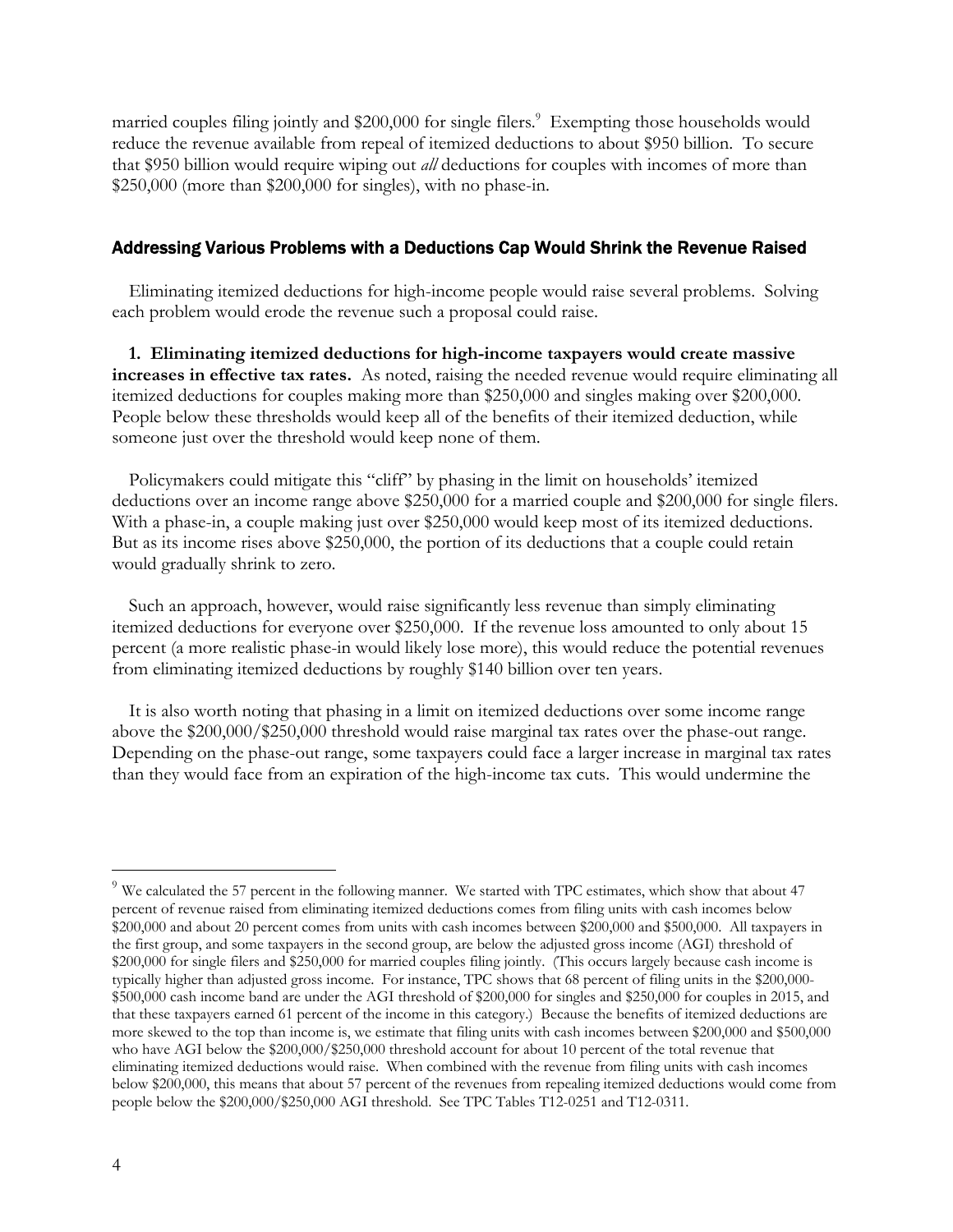goal of avoiding marginal tax rate increases, which has drawn many supporters to the deductions-cap option in the first place.<sup>10</sup>

**2. Social and economic goals (and political pressures) would likely lead policymakers to retain some itemized deductions for high-income taxpayers.** Policymakers may be open to eliminating some tax expenditures for high-income households, including some itemized deductions, if they determine those tax preferences serve no worthwhile economic or social goal or are ineffective (and can't be restructured to be more effective). But policymakers may want to retain various other tax expenditures.

For example, policymakers likely will not want to eliminate the tax incentive for some or all highincome people to donate to charities, which would occur if they capped total itemized deductions or eliminated itemized deductions for people in high-income brackets. But exempting the charitable deduction partially or fully from a restriction on itemized deductions would further erode the revenue savings.

Tax Policy Center estimates indicate that exempting the charitable deduction would lower the savings from repealing itemized deductions for high-income households by about 30 percent.<sup>11</sup> Such an exemption, combined with the revenue loss from phasing in a cap on deductions (as described above), would mean that repealing itemized deductions *other than* the charitable deduction for high-income households would likely raise in the vicinity of \$590 billion over 2013-2022, or less than two-thirds of the revenues from allowing the high-income tax cuts to expire.

**3. Concerns about the economic recovery and fairness may lead policymakers to implement deduction limits gradually or "grandfather" certain deductions for many households.** For example, we estimate that filers with incomes above \$250,000 (\$200,000 for singles) claimed roughly \$15 billion in mortgage interest deductions in  $2011$ <sup>12</sup> Given continuing concerns about the housing market's recovery from the recession, policymakers likely will not want to withdraw a subsidy of roughly this size from the housing market in 2013.

<sup>10</sup> See also Martin A. Sullivan, "Deduction Caps Can Raise Marginal Rates, Cut Economic Growth," *Tax Notes*, November 26, 2012, p. 939. Sullivan shows that an itemized deduction cap would increase marginal tax rates for a number of taxpayers even without a phase-in and that a number of alternative cap designs would have a similar effect. Sullivan notes, "It is true — but hardly obvious and almost always ignored — that base broadening through limits on deductions and exclusions often increases marginal tax rates for significant parts of the taxpaying public." For example, capping or eliminating itemized deductions would raise many taxpayers' taxable incomes, moving them into higher marginal income tax brackets.

<sup>11</sup> TPC Table T12-0300 shows that excluding the charitable deduction from a \$50,000 cap on itemized deductions would reduce by 35 percent the ten-year revenues that such a cap would raise; if the cap were set at \$25,000, excluding the charitable deduction would reduce the ten-year revenues by 31 percent. We estimate that about 27 percent of the tenyear revenues from repealing all itemized deductions would be lost if the charitable deduction were excluded. We also estimate that a slightly higher percentage would be lost if policymakers repealed itemized deductions only for households with AGI above \$250,000 for a married couple filing jointly and above \$200,000 for a single filer (and phased in), based on TPC Tables T12-0263 and T12-0294.

<sup>12</sup> Calculations based on TPC Table T11-0196, assuming that roughly half of the revenues from eliminating the mortgage interest deduction would come from filers with adjusted incomes above \$250,000 (for a married couple filing jointly) or \$200,000 (for single filers).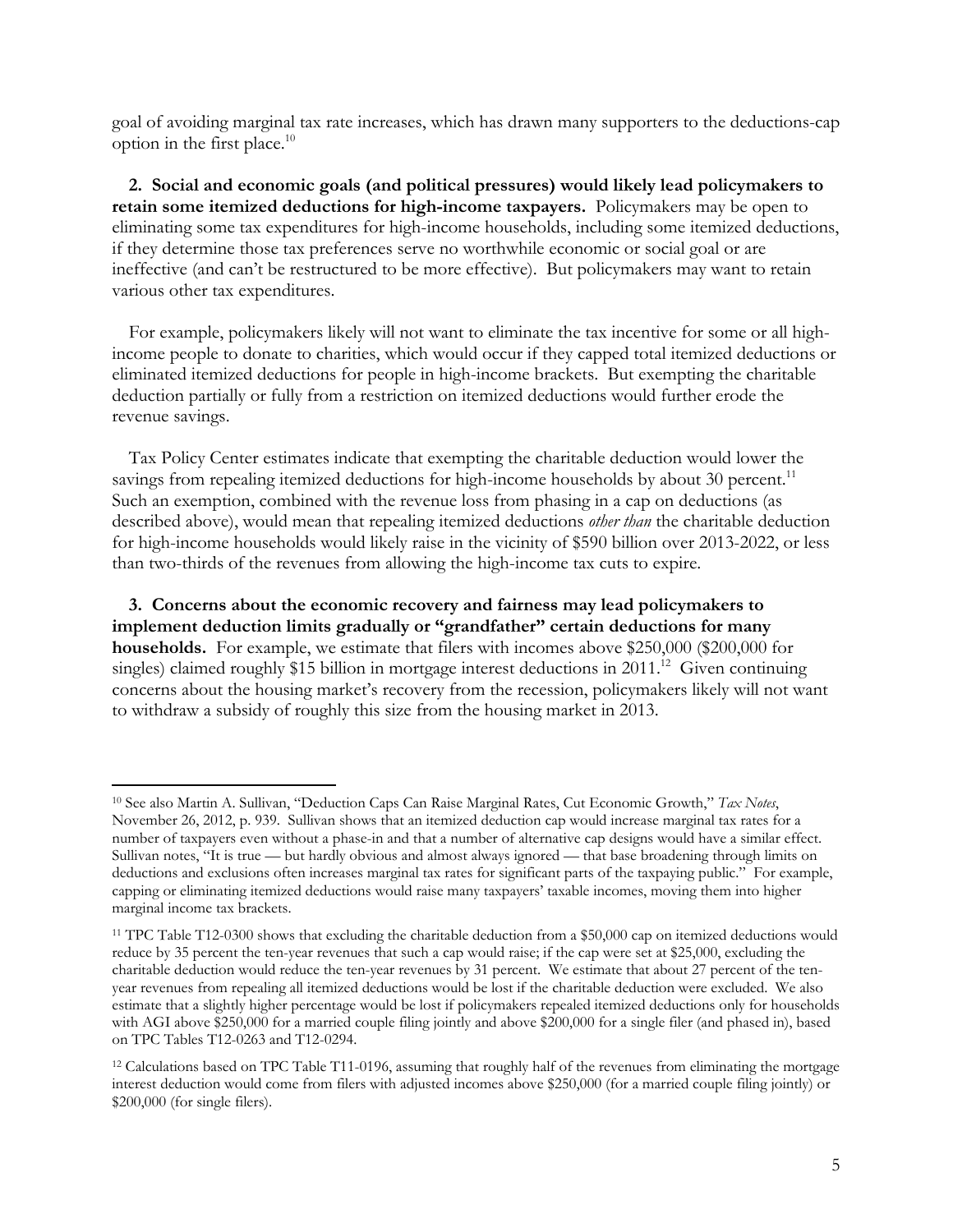Further, when altering longstanding tax expenditures such as the mortgage interest deduction, some policymakers may argue for exempting deductions relating to existing mortgages (especially if a deductions cap is not limited to higher-income people).

However, phasing in the elimination of some itemized deductions (or grandfathering transactions such as existing mortgages) would further reduce the proposal's revenue gain, leaving it even further below the revenue gained by allowing the high-income tax cuts to expire.

#### Other Options Also Have Serious Problems

In light of the above problems, some proponents of substituting reductions in tax expenditures for the expiration of the high-end tax-rate cuts point to other options for limiting tax breaks. These options pose problems of their own, however.

 **Limiting a broader range of tax expenditures.** One approach to raising more revenue would be to limit more tax expenditures than just itemized deductions. A prime example is the preferential treatment of capital gains income and various savings incentives. These tax expenditures are costly and their benefits are skewed to people with high incomes. But most policymakers who suggest using tax expenditure limits as an alternative to allowing the upperincome Bush tax cuts to expire typically *oppose* scaling back or eliminating such tax expenditures.<sup>13</sup> They often reject the idea of narrowing or eliminating the differential between capital gains tax rates and ordinary income tax rates or scaling back tax breaks for savings vehicles. (Further, the complexity of certain savings incentives may make their value difficult to estimate on a yearly basis<sup>14</sup> and therefore make it difficult to include them in an across-theboard tax expenditure cap without adding significant complexity to the cap structure.)

Another major tax expenditure, the exclusion from income for employer-sponsored health insurance, reduces revenues by about \$128 billion in 2012, according to the Joint Committee on Taxation.<sup>15</sup> But unlike itemized deductions, where 43 percent of the benefits go to those with incomes over \$250,000, only about *9 percent* of the benefits of the health insurance exclusion flow to those high-income households.<sup>16</sup> Limiting the exclusion for high-income taxpayers thus would not produce substantial savings to offset the revenue loss from continuing the upperincome tax cuts.

 **Capping rather than eliminating tax expenditures.** Some approaches would cap a set of tax expenditures for high-income taxpayers at a set dollar amount or a percentage of a tax filer's

<sup>13</sup> For instance, Senator Pat Toomey (R-PA) and Governor Romney, who have advocated for tax expenditure limits, rejected any limits on the tax expenditures on investment income.

<sup>&</sup>lt;sup>14</sup> Jane G. Gravelle and Thomas L. Hungerford, "The Challenge of Individual Income Tax Reform: An Economic Analysis of Tax Base Broadening," Congressional Research Service, March 22, 2012, http://www.washingtonpost.com/wp-srv/business/documents/crstaxreform.pdf.

<sup>15</sup> Joint Committee on Taxation, "Estimates Of Federal Tax Expenditures For Fiscal Years 2011-2015," JCS-1-12, January 17, 2012.

<sup>16</sup> Tax Policy Center Table T09-0459.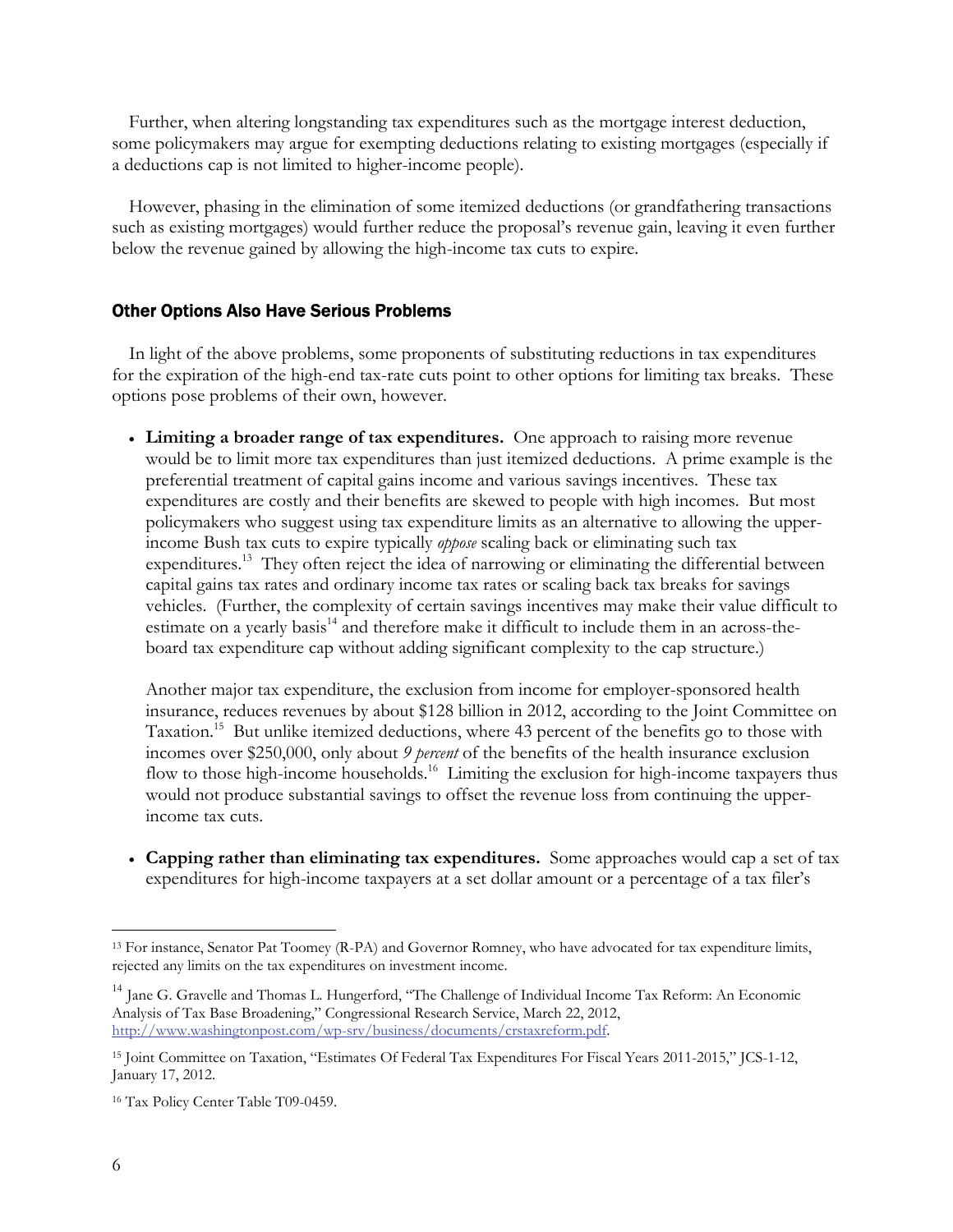adjusted gross income.<sup>17</sup> These limits might appear to curb tax expenditures less harshly and therefore be less likely to have negative effects such as discouraging charitable giving. But if targeted only on couples with income above \$250,000 (and singles with income above \$200,000), it would be difficult for these approaches to raise sufficient revenue to offset the cost of continuing the high-income tax cuts.

Further, these capping approaches would themselves eliminate incentives for charitable giving among the many high-income taxpayers who would hit the tax-expenditure cap before making any charitable donations. For these high-income taxpayers, their deductions for mortgage interest and state and local taxes would consume the full amount allowed under the cap, so they would receive no tax benefit from making charitable donations. Furthermore, taxpayers who live in states with relatively high taxes (or who have relatively large mortgages) would have a smaller incentive for charitable giving, an outcome that would be difficult to defend.

 **Limiting the value of certain tax expenditures.** The Administration's proposal to cap the tax subsidy for itemized deductions and certain other tax expenditures at 28 cents on the dollar — which, as noted, would complement rather than replace an expiration of the high-end taxrate cuts — is better designed. It is progressive and retains a substantial tax incentive for deductible expenditures such as charitable giving. Wealthy taxpayers would receive a 28-cent tax subsidy per dollar of charitable giving, so the limit should have only modest effects on total donations.<sup>18</sup> The effects on the housing market and the availability of employer-sponsored health insurance would likely be similarly modest, particularly compared to approaches that wipe out most or all of those subsidies for many high-income taxpayers.

The design of the 28 percent limit means, however, that it raises considerably less revenue than allowing the high-income tax cuts to expire. It would raise about \$520 billion over ten years if the high-income Bush tax cuts expired.<sup>19</sup> It would raise considerably less — roughly \$300 billion — if the high-income Bush tax cuts were to continue, because this limit would shave tax expenditures by a considerably smaller amount if the top rate remained at 35 percent than if it returned to 39.6 percent.<sup>20</sup> To be sure, the limit could be set *below* 28 percent to raise more

<sup>17</sup> The Committee for a Responsible Federal Budget (CRFB) has examined a number of potential limits on tax expenditures for taxpayers above the \$200,000/\$250,000 income threshold, taking account of the need to phase in the limit above this threshold. It analyzed the revenue effects in only one year, 2013, rather than over ten years. Only one of the limits it examined would raise enough revenue (by CRFB estimates) to cover the cost of continuing all of the upper-income tax cuts. But that limit — a cap on the benefits of various tax expenditures at 2 percent of a taxpayer's AGI — does not address some of the significant policy problems we discuss above; it effectively eliminates the deduction for charitable giving for many high-income taxpayers. Committee for a Responsible Federal Budget, "Raising Revenue from Higher Earners through Base Broadening," November 15, 2012.

<sup>&</sup>lt;sup>18</sup> Paul N. Van de Water, "Proposal to Cap Deductions for High-Income Households Would Reduce Charitable Contributions by Only About 1 Percent," Center on Budget and Policy Priorities, March 3, 2009, http://www.cbpp.org/cms/index.cfm?fa=view&id=2700.

<sup>19</sup> Robert Greenstein, Joel Friedman, and Jim Horney, "The Tension Between Reducing Tax Rates and Reducing Deficits," Center on Budget and Policy Priorities, October 26, 2012, http://www.cbpp.org/cms/index.cfm?fa=view&id=3855.

 $20$  Ten-year revenue estimates from TPC show that a 28 percent limit on itemized deductions would raise about 40 percent less revenues under the *current-policy* tax code, with current tax rates, than under the *current-law* tax code, with the pre-2001 tax rates. See Daniel Baneman *et al.,* "Options to Limit the Benefit of Tax Expenditures for High-Income Households," Tax Policy Center, August 2, 2011.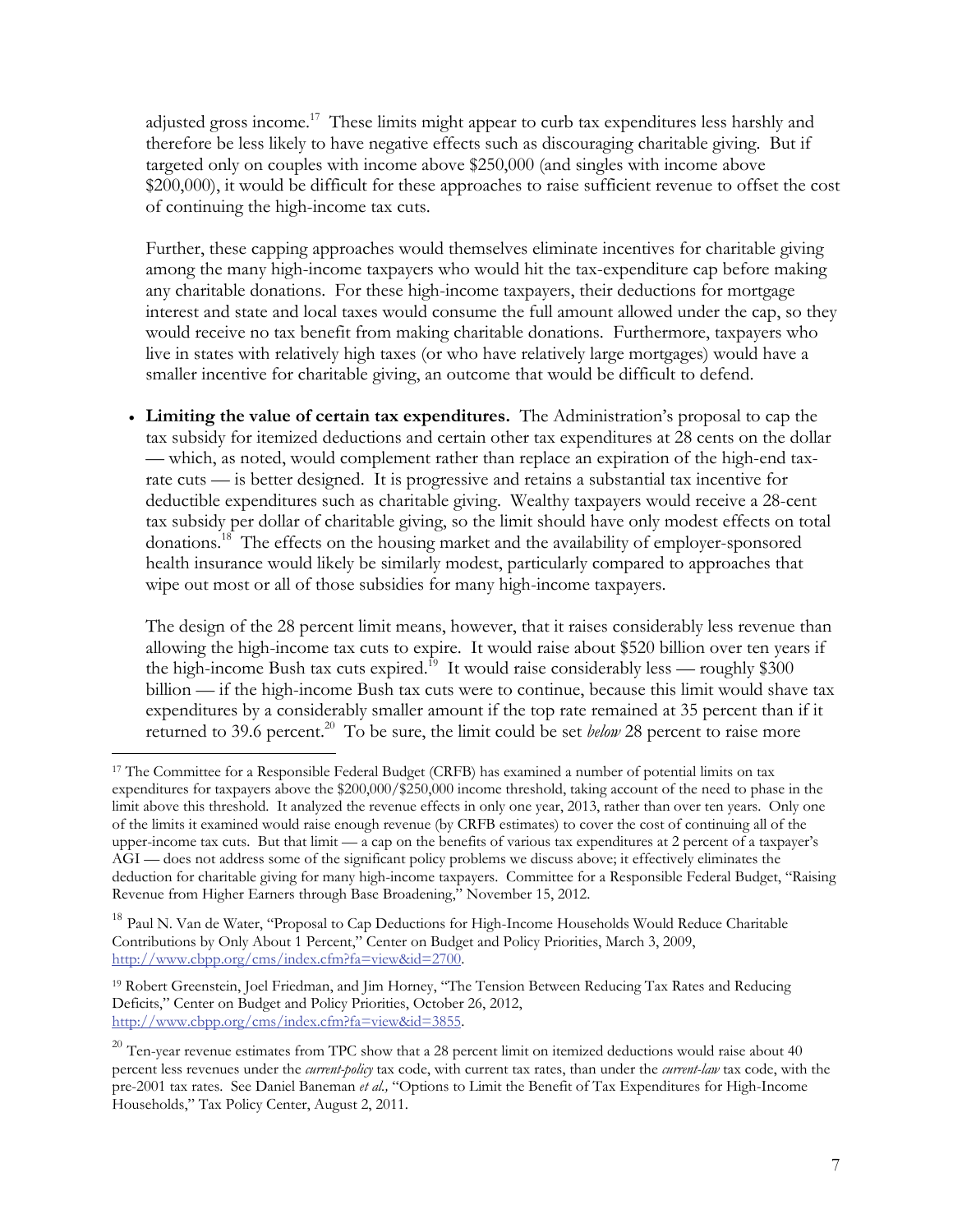revenue, but that would raise taxes on upper-middle-income filers with incomes in the 28 percent tax bracket (or create a cliff at \$250,000 that would require a phase-in).

In short, despite its strong merits, this proposal isn't an adequate *substitute* for allowing the highincome tax-rate reductions to expire. Given the dimensions of the nation's fiscal challenges and projected levels of long-term deficits and debt, the revenues that such a measure can raise should supplement, not substitute for, the revenues from allowing the high-end Bush tax cuts to lapse.

### Tax Expenditure Reform Should Complement, Not Replace, Higher Top Rates

The soundest approach to tax expenditure reform would be to examine each tax expenditure on its merits and to eliminate or restructure expenditures one by one as needed. Policymakers may be attracted to across-the-board limits, however, precisely because they provide a way to *avoid* making decisions on specific tax expenditures.

The politics of across-the-board approaches to tax expenditure reform may not be as easy as it first may appear, however. Most of today's major tax expenditures survived the unprecedented 1986 tax reform effort to broaden the tax base.<sup>21</sup> Political pressures to exempt this or that tax expenditure from any limit are likely to be immense. Even a limit that touches only itemized deductions would likely face strong opposition from various constituencies, including the real estate industry, charities, and state and local governments.

The expiration of the Bush high-end tax cuts is sound policy that would save \$968 billion in revenues over ten years, make the tax code more progressive, have little effect on the economic recovery, and improve long-run growth by helping shrink the deficit and thereby increasing the pool of national saving available for private investment.<sup>22</sup> Once assured of the deficit reduction from allowing these tax cuts to expire, policymakers can turn to the complementary and necessary, but difficult, task of tax-expenditure reform as part of a balanced approach to fiscal consolidation.

<sup>21</sup> See Chuck Marr and Chye-Ching Huang, "How Tax Reform Could Become a Trap," Center on Budget and Policy Priorities, June 8, 2012, http://www.cbpp.org/cms/index.cfm?fa=view&id=3792, for further discussion of the political difficulties of tax expenditure reform.

<sup>22</sup> See Chye-Ching Huang, "Recent Studies Find Raising Taxes on High-Income Households Would Not Harm the Economy," Center on Budget and Policy Priorities, April 24, 2012, http://www.cbpp.org/cms/index.cfm?fa=view&id=3756.